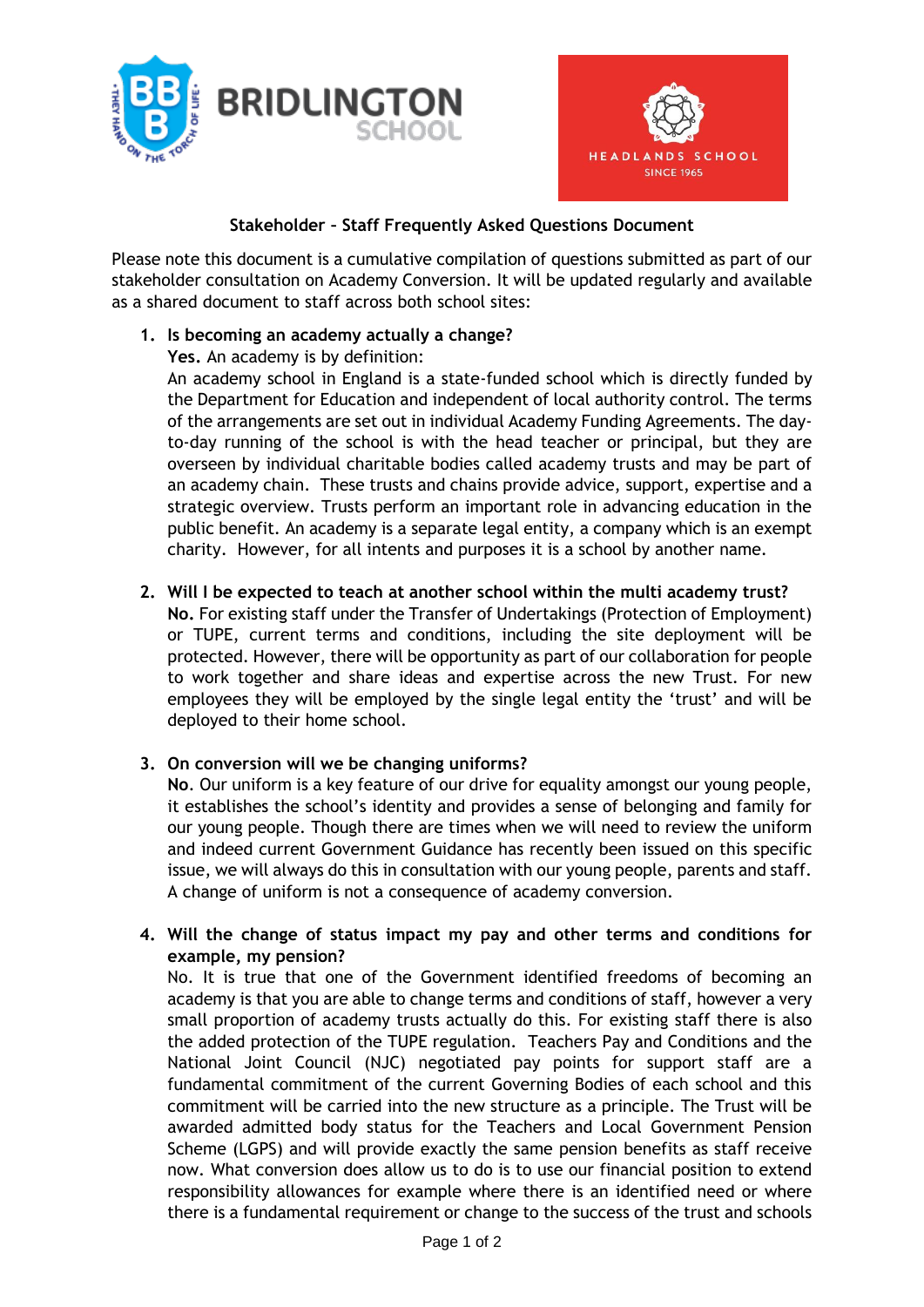



within it. In addition, it provides the opportunity for new pay scales reflecting opportunity and professional development for staff to work across more than one school.

### **5. Will there be shared Continuing Professional Development and Learning opportunity?**

**Yes.** This is a key benefit of a multi-academy trust in that it provides a formal opportunity for staff to work together to identify and share best practice and to reduce workload. For example, both schools will currently be writing and reviewing curriculum documents which reflect the National Curriculum expectation at Key Stage 3. As we share a contextual location this is a development opportunity which staff can share. It will also mean that we can access, because of financial economies of scale, more professional learning opportunities for our staff.

# **6. Will curriculum changes be made?**

**Yes.** Ultimately, the white paper 'Opportunity for all – strong schools with a great teacher for every child' was published in March 2022 and provides a strong direction of travel from the government which identifies that strong families of schools working together to develop exceptional practice benefits the children within a community. The work to bring further alignment to the curriculum will not take place on day one of us becoming an academy but will be a long term goal to deliver further collaborative opportunities and benefits to staff and young people. However, this will be in full consultation with our highly valued curriculum experts and teaching staff and will take time!

- **7. Will the schools operate entirely together with all the same policies for example? No.** It is very important to school leaders and Governors that each school retains its own identity and this will be protected as the academisation process continues. However, there will be some alignment of policy and practice to ensure that all staff are treated equally under a single employer and that there is equity for all, including students and staff – for example with access to facilities, extra-curricular activities, pay rises, reward incentives and schemes to promote well-being. However, this will take time.
- 8. Will there be redundancy as a result of the academy process?

No. There will be no 'measures' identified by either school as part of the academisation process. This means that no redundancies will take place as a direct result of an academy conversion process. Any changes which do take place will be in full consultation with all staff in line with the TUPE regulations.

**9. Will there be a lot of money spent on a Trust leadership structure as is often reported in the news?**

**No**. Obviously any new 'business' must have a leadership structure to function and provide strategic direction, with a MAT this must also include capacity for 'back office' functions to service the requirements of the MAT in terms of Human Resources, Financial Management and Estates as a few areas of example. Any structures will be determined by the Interim Shadow Board, made of Governors from